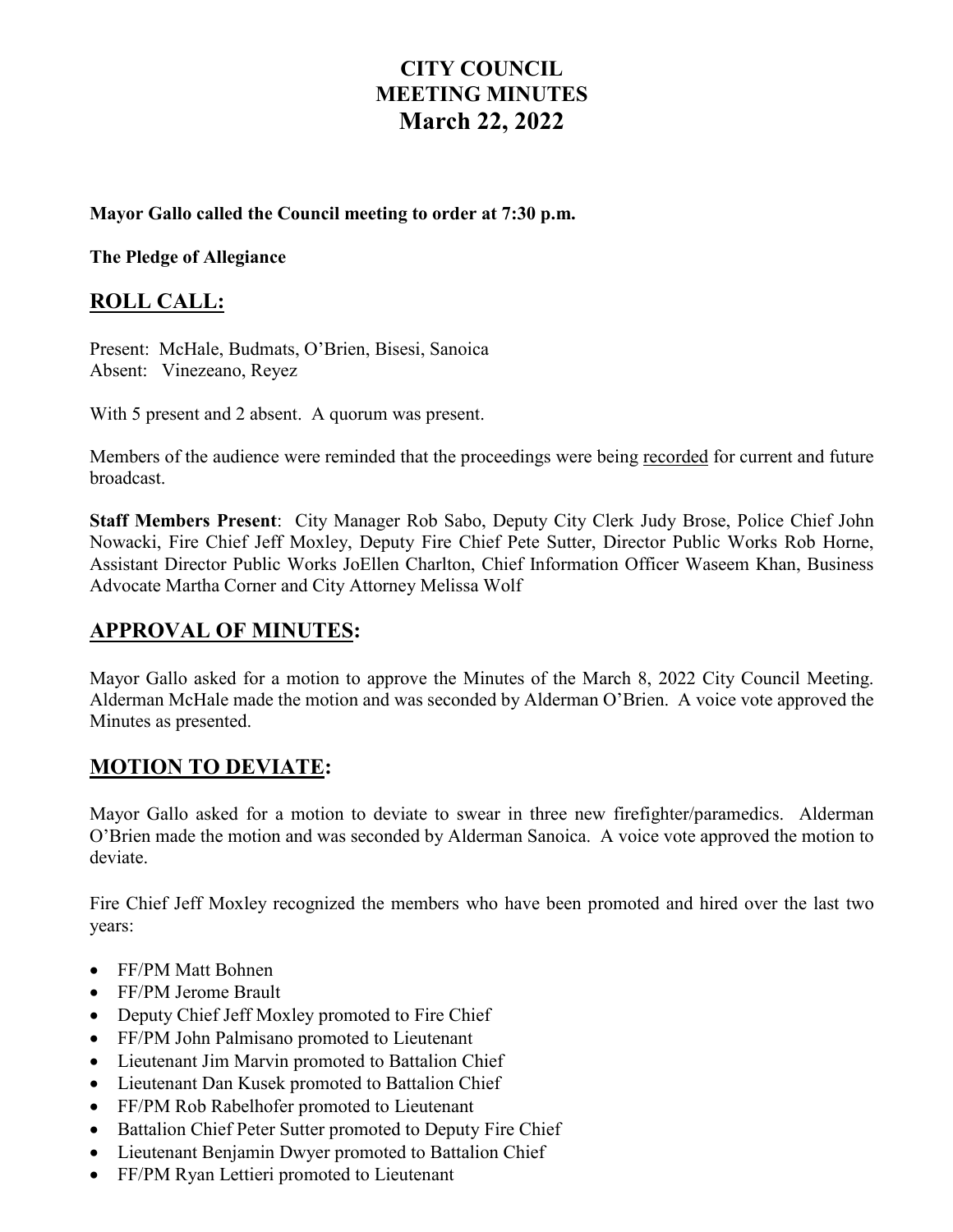March 22, 2022 City Council Meeting Minutes Page **2** of **9**

Mayor Gallo administered the Oath of Office to the following New Firefighter/Paramedics:

- Dusty Psaila
- Javier Salgado
- Nicholas Mann

Mayor Gallo asked for a motion to close the floor. Alderman Budmats made the motion and was seconded by Alderman McHale. A voice vote approved the motion to close the floor.

# **MAYOR'S REPORT: None**

## **WARD REPORTS:**

Alderman McHale stated that the Community Events Foundation (CEF) is planning a Sip and Painting fundraiser at Rep's Place on Sunday, April 24<sup>th</sup>, details will be forthcoming. CEF is still looking for participants for this year's 4<sup>th</sup> of July parade, for details contact Lori Ciezak [ciezakl@cityrm.org](mailto:ciezakl@cityrm.org) or interested parties can fill out the application on the City's website. Alderman McHale encouraged anyone who wishes to volunteer at any City event or anyone who just wants to see what's going on in Rolling Meadows to attend the next meeting on April 19, 2022.

# **MEETING OPEN TO THE PUBLIC FOR 20 MINUTES:**

There were no signatures on the sign-in sheet.

## **PENDING:**

### **A) Ordinance No. 22-12 – Authorize Reserving the City's 2022 Home Rule Private Activity Bond Volume Cap (2nd Reading)**

Mayor Gallo read the title into record and asked for a motion to adopt this Ordinance. Alderman Sanoica made the motion and was seconded by Alderman Bisesi.

ROLL CALL:

AYES: Sanoica, McHale, Budmats, O'Brien, Bisesi NAYS: 0 ABSENT: Vinezeano, Reyez

With 5 in favor and 0 opposed. This Ordinance is adopted.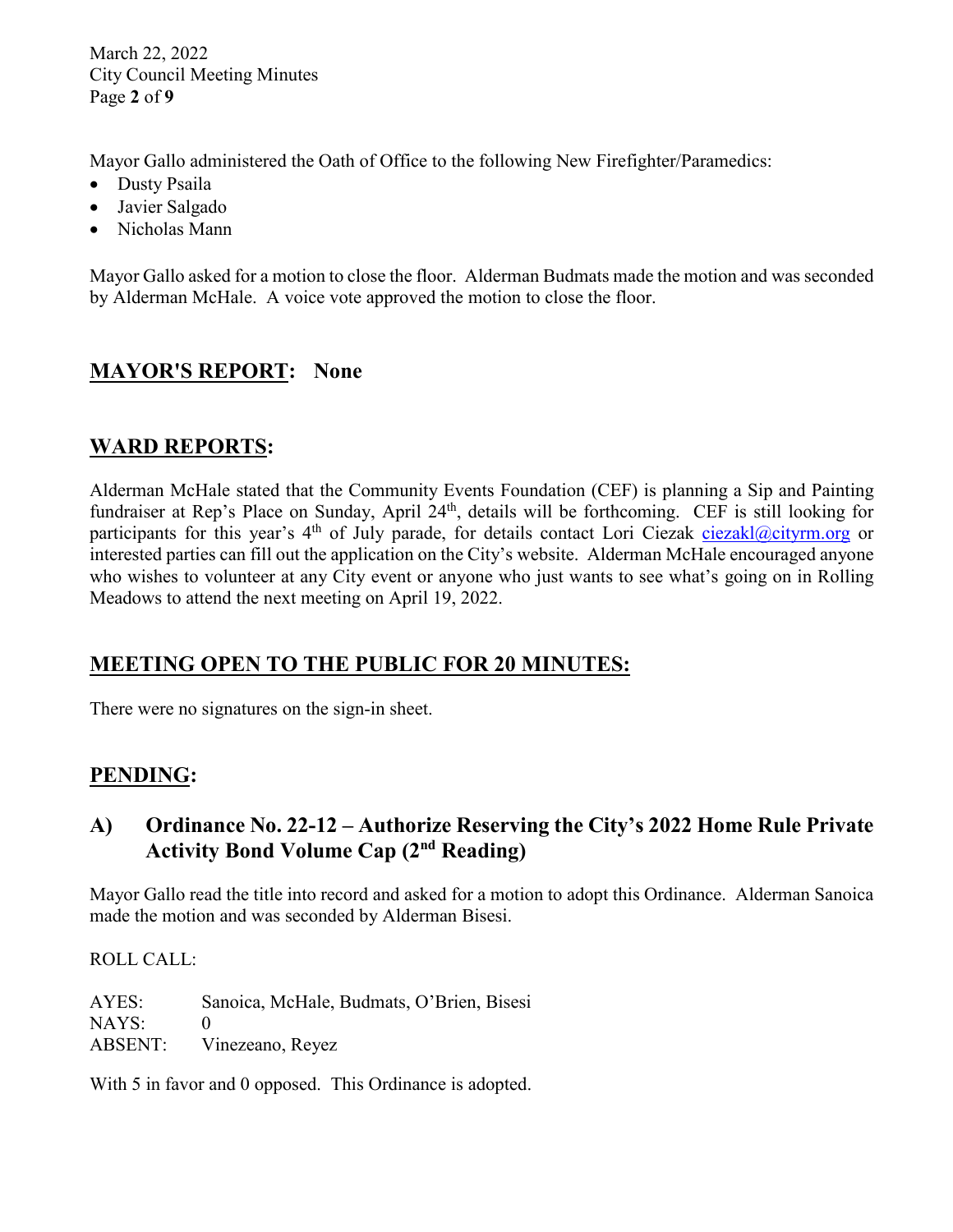## **CONSENT ORDINANCES (1st Reading):**

The Consent Ordinances in for first reading consisted of two (2) items, items B and C. Mayor Gallo asked if any Alderman wished to remove an item from the Consent Agenda for Ordinances.

Alderman Budmats pulled item C.

## **B) Ordinance No. 22-00– Amend Various Sections of Chapter 122 of the Code Of Ordinances of the City Of Rolling Meadows, Illinois, to Update and Clarify Certain Provisions of the Zoning Code (1st Reading)**

Mayor Gallo read the title into record and asked for a motion to consider this Ordinance for  $1<sup>st</sup>$  reading. Alderman O'Brien made the motion and was seconded by Alderman McHale.

ROLL CALL:

AYES: McHale, Budmats, O'Brien, Bisesi, Sanoica NAYS: 0 ABSENT: Vinezeano, Reyez

With 5 in favor and 0 opposed. This Ordinance moved forward for  $2<sup>nd</sup>$  reading.

*Item C was pulled by Alderman Budmats.*

**C) Ordinance No. 22-00 – Grant Approval of a Text Amendment to Section 122- 85(i)(2) of the City of Rolling Meadows Zoning Code of Ordinances to Increase the Number of Available Adult-Use Cannabis Business Licenses from One (1) To Two (2), A Special Use for an Adult Use Cannabis Craft Grow Business Establishment, a Variance to Section 122-163 of the City of Rolling Meadows Zoning Code of Ordinances to Reduce the Number of Required Parking Spaces from 107 to 25, and Other Relief Necessary to Accommodate the Craft Grow Establishment for 11th Level, Inc. at 1125 Carnegie Street (1st Reading)**

Mayor Gallo read the title into record and asked for a motion to consider this Ordinance for 1<sup>st</sup> reading. Alderman Budmats made the motion and was seconded by Alderman O'Brien.

Alderman Budmats stated that he will be voting no based on the residents who reached out to him that do not support this type of business.

Alderman O'Brien stated that he will be voting against this based on the majority of the residents that reached out to him that are against any type of cannabis entity in addition to the one we have in Rolling Meadows.

Alderman McHale stated that she will be voting yes and clarified that this is not for a dispensary it is for a craft grow business which is different than a dispensary. Alderman McHale mentioned that the majority of Council voted in favor of this type of business in the past (November 2020).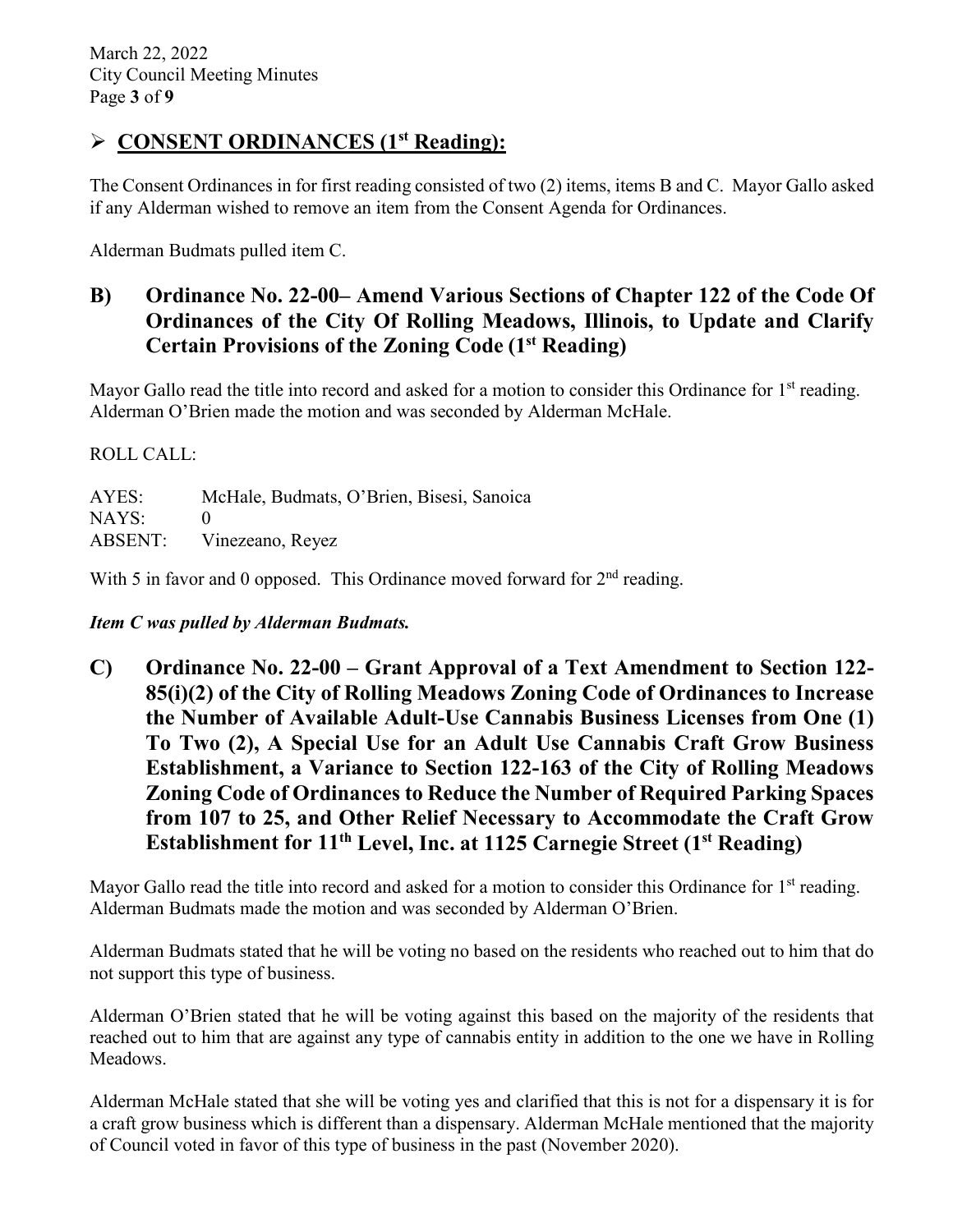March 22, 2022 City Council Meeting Minutes Page **4** of **9**

Alderman Bisesi stated that if this were for a dispensary he would vote no but it's for a business that is growing the product and does not see a reason to vote no.

ROLL CALL:

| AYES:          | Bisesi, Sanoica, McHale |
|----------------|-------------------------|
| NAYS:          | Budmats, O'Brien        |
| <b>ABSENT:</b> | Vinezeano, Reyez        |

With 3 in favor and 2 opposed. Attorney Wolf stated that for an ordinance to be approved it needs 4 votes and this ordinance did not receive the sufficient votes to be approved but we'll evaluate whether this moves forward to 2<sup>nd</sup> reading for final approval and at which time 4 votes would be required for ordinance approval. The 3 votes are the majority and authorize the movement to  $2<sup>nd</sup>$  reading.

## **NEW BUSINESS:**

## **D) MOTION TO APPROVE PAYMENT OF BILLS ON WARRANT 3/22/2022**

Mayor Gallo asked for a motion to approve the Warrant. Alderman McHale made the motion and was seconded by Alderman Sanoica.

ROLL CALL:

AYES: O'Brien, Bisesi, Sanoica, McHale, Budmats  $NAYS: 0$ ABSENT: Vinezeano, Reyez

With 5 in favor and 0 opposed. The Warrant was approved.

### **CONSENT RESOLUTIONS:**

The Consent Resolutions consisted of eight (8) items, items E thru L. Mayor Gallo asked if any Alderman wished to remove any item from the Consent Agenda for Resolutions. No items were removed.

Mayor Gallo declared it in order for one motion to consider the Resolutions in one motion without debate. Alderman Sanoica made the motion and was seconded by Alderman O'Brien. Mayor Gallo read the titles into the record.

- **E) Resolution No. 22-R-28 – Award a Contract for the Purchase of 4th of July Fireworks Display for a City Event**
- **F) Resolution No. 22-R-29 – Approve Refuse Equipment Upgrades for Automated Refuse Collection Services**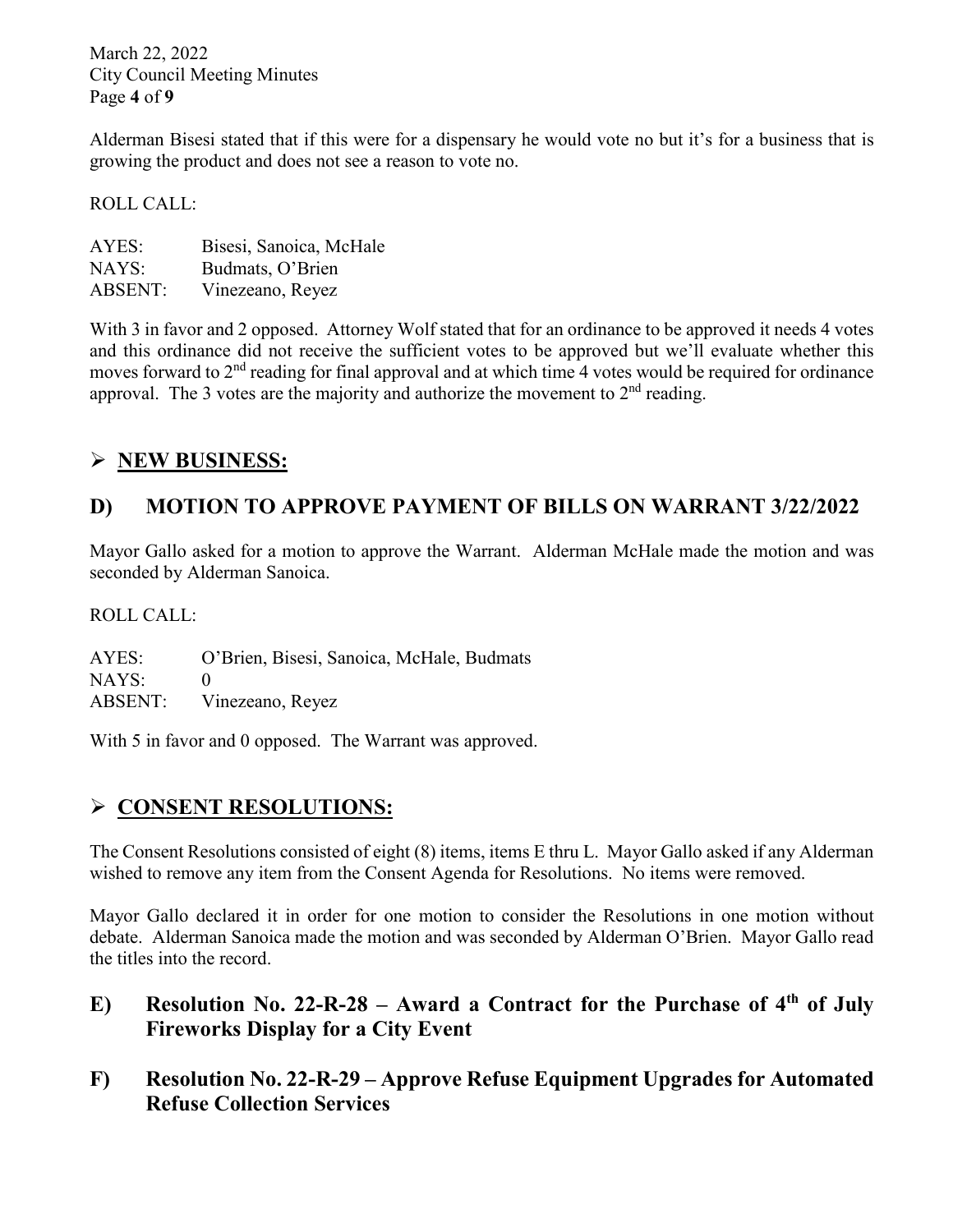- **G) Resolution No. 22-R-30 – Authorize the Award of a Contract for Annual Pavement Paint Striping Services**
- **H) Resolution No. 22-R-31 – Award a Contract for 2022 Annual Pavement Patching Program for Selected City Streets**
- **I) Resolution No. 22-R-32 – Authorize Award of Contract for FY2022 Street Maintenance – Annual Pavement Restorative Seal Application (PRA) and (CRF)**
- **J) Resolution No. 22-R-33 – Authorize the Waiver of Permit Fees for Rolling Meadows Park District**
- **K) Resolution No. 22-R-34 – Award a Contract for Emergency Construction Assistance Services for a Sanitary Sewer Main Line and Right-of-Way Sanitary Service Lateral Repair at 4403 Magnolia Drive**
- **L) Resolution No. 22-R-35 – Award a Contract for Emergency Vehicle Preemption (EVP) Traffic Signal Repairs Identified During the 2022 Maintenance Inspections**

ROLL CALL:

AYES: Bisesi, Sanoica, McHale, Budmats, O'Brien NAYS: 0 ABSENT: Vinezeano, Reyez

With 5 in favor and 0 opposed. The Resolutions were adopted.

## **OTHER BUSINESS & REPORTS:**

| <b>Mayor's Appointments:</b>  | None                                    |
|-------------------------------|-----------------------------------------|
| <b>Mayor's Proclamations:</b> | Bill Suchecki Retirement – Public Works |
| <b>City Clerk's Report:</b>   | None                                    |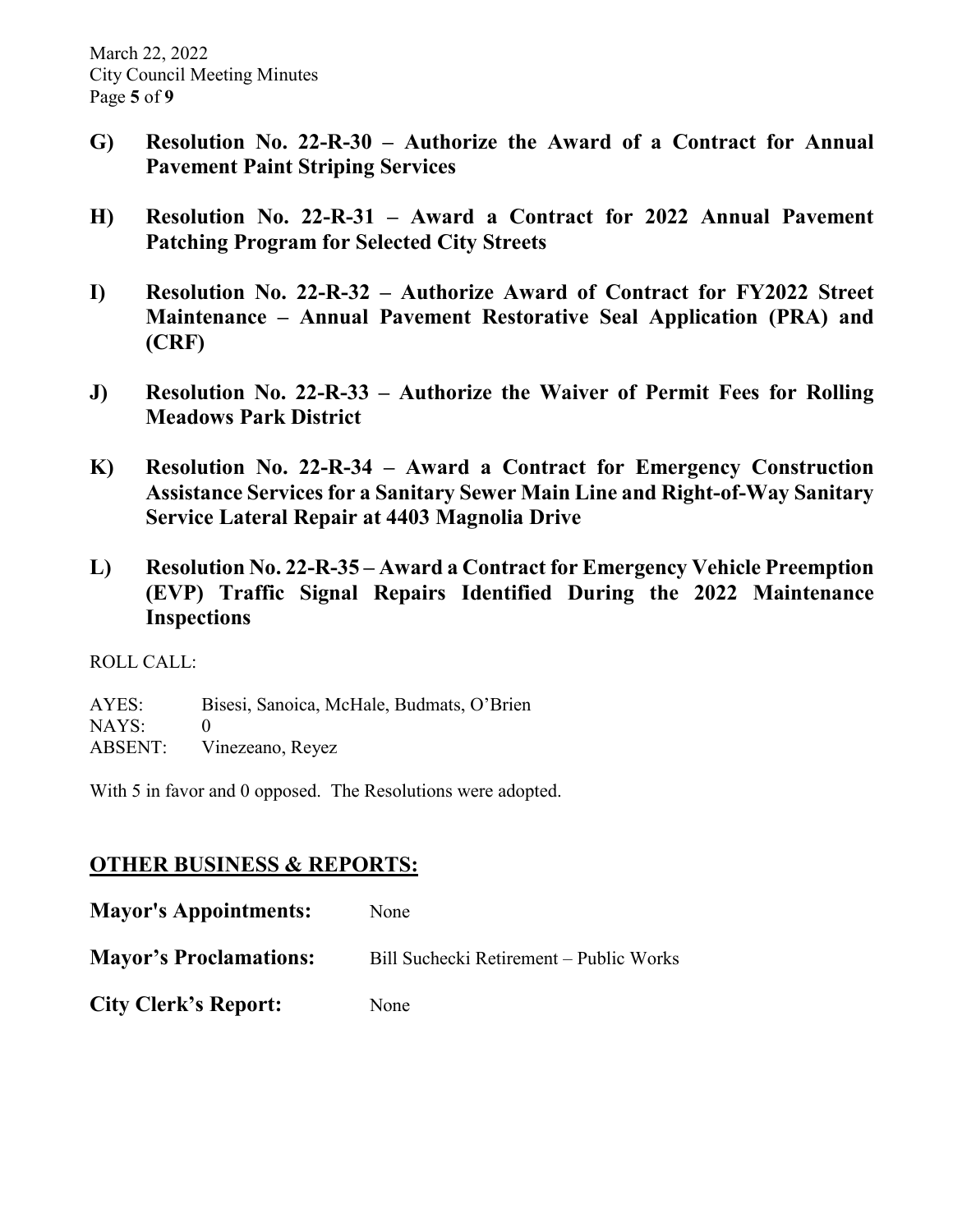March 22, 2022 City Council Meeting Minutes Page **6** of **9**

### **City Staff Reports:**

#### **1) Community Items of Interest**

*Rob Sabo, City Manager reviewed the following:* 

- 1) To ensure safer streets in our City, the Police Department will be participating in the Distracted Driving campaign during the month of April, which will place a major focus on cell phone usage while driving. Police officers will be working to increase awareness of these dangers and encourage all motorists to put away their phones and give driving their full attention.
- 2) The Rolling Meadows Public Works Department is now hiring seasonal employees for a variety of positions such as clerical, custodial, and maintenance workers. The City also has internship opportunities for community development and engineering. Applicants must be 18 or older and can apply by visiting [www.cityrm.org.](http://www.cityrm.org/)
- 3) The City of Rolling Meadows has a variety of Boards and Commissions which provide feedback and guidance to the City Council and staff on matters of policy formulation, development and zoning considerations, infrastructure and capital needs, and much more. The City's Boards and Commissions are comprised of volunteer residents and community members who are formally appointed to serve set terms. If any residents are interested in volunteering to serve their community, please visit the Boards and Commissions page on the City website to view open vacancies along with information on how to express interest in volunteering to serve. Volunteers for specific Boards and Commissions will be asked to provide their professional and/or personal experience as it relates to the Board or Commission on which they are interested in serving. We encourage any residents who feel they may have qualifications or experience related to any City Boards or Commissions to apply for an appointment or to reach out to the City with any questions.

### **2) FY 2022 February Financials**

Mayor Gallo stated that the financials are in the packet and if Council has any questions they should contact the Interim Finance Director, Tom Glaser directly as he is unable to attend our meetings.

### **3) April 12, 2022 City Council Draft Agenda**

*Rob Sabo, City Manager reviewed the following:* 

*MOTION TO APPROVE CITY COUNCIL MINUTES OF MARCH 15, 2022 COMMITTEE-OF-THE-WHOLE MEETING AND MARCH 22, 2022 CITY COUNCIL MEETING* 

*MOTION TO DEVIATE: Police Life Saving Awards*

*MAYOR'S REPORT:*

*WARD REPORTS:*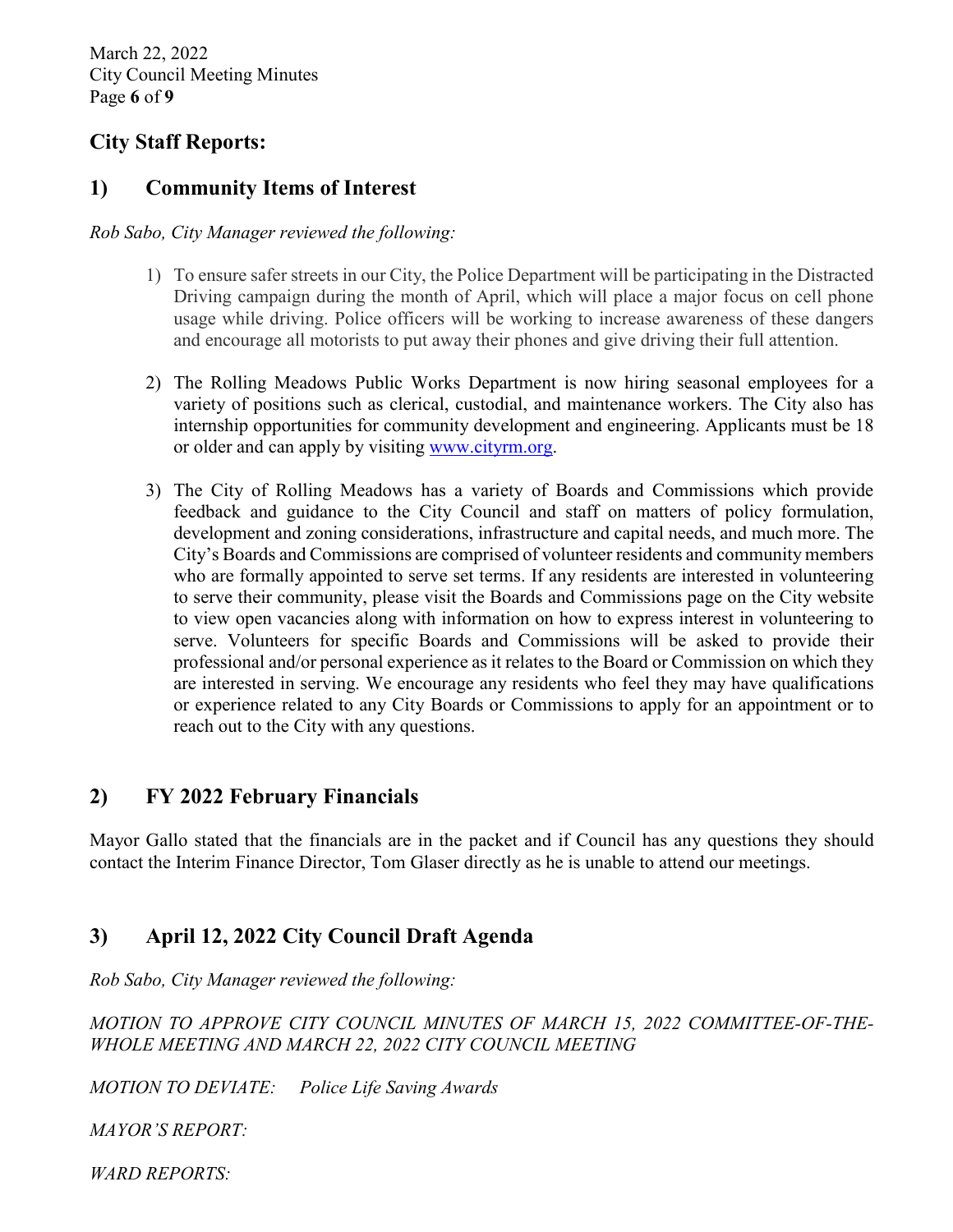March 22, 2022 City Council Meeting Minutes Page **7** of **9**

*MEETING OPEN TO THE PUBLIC FOR 20 MINUTES:* 

*PENDING:* 

- *A) Ordinance No. 22-00 – Amend Various Sections of Chapter 122 of the Code Of Ordinances of the City Of Rolling Meadows, Illinois, to Update and Clarify Certain Provisions of the Zoning Code (2nd Reading)*
- *B) Ordinance No. 22-00 – Grant Approval of a Text Amendment to Section 122-85(i)(2) of the City of Rolling Meadows Zoning Code of Ordinances to Increase the Number of Available Adult-Use Cannabis Business Licenses from One (1) To Two (2), A Special Use for an Adult Use Cannabis Craft Grow Business Establishment, a Variance to Section 122-163 of the City of Rolling Meadows Zoning Code of Ordinances to Reduce the Number of Required Parking Spaces from 107 to 25, and Other Relief Necessary to Accommodate the Craft Grow Establishment for 11th Level, Inc. at 1125 Carnegie Street (2nd Reading)*

*CONSENT ORDINANCES:* 

- *C) Ordinance No. 22-00 – Adoption of a Coal Tar Ban (1st Reading)*
- *D) Ordinance No. 22-00 – Approval of a Whistleblower Policy (1st Reading)*
- *E) Ordinance No. 22-00 – Adoption of Building Code Amendments and Updates (1st Reading)*
- *F) Ordinance No. 22-00 – Authorizing Disposal of Surplus Property (1st Reading)*

*NEW BUSINESS:*

- *G) MOTION TO APPROVE PAYMENT OF BILLS ON WARRANT APRIL 12, 2022*
- *CONSENT RESOLUTIONS:*
- *H) Resolution No. 22-R-00 – Approve the Retainment of Closed Session Minutes and Recordings*
- *I) Resolution No. 22-R-00 – Award a Contract for 2022 Street Resurfacing Program*
- *J) Resolution No. 22-R-00 – Award a Contract for Construction Observation Engineering Services for the 2022 Street Resurfacing Program*
- *K) Resolution No. 22-R-00 – Approve the Purchase of a Replacement Dump Truck*
- *L) Resolution No. 22-R-00 – Approve Replacement of High-Ranger Forestry Vehicle*
- *M) Resolution No. 22-R-00 – Approve Creation of Data Analyst Position*
- *N) Resolution No. 22-R-00 – Approve Annual Fire Hydrant Painting Contract*
- *O) Resolution No. 22-R-00 – Approve Salt Purchasing Quantity for State Bidding Purposes*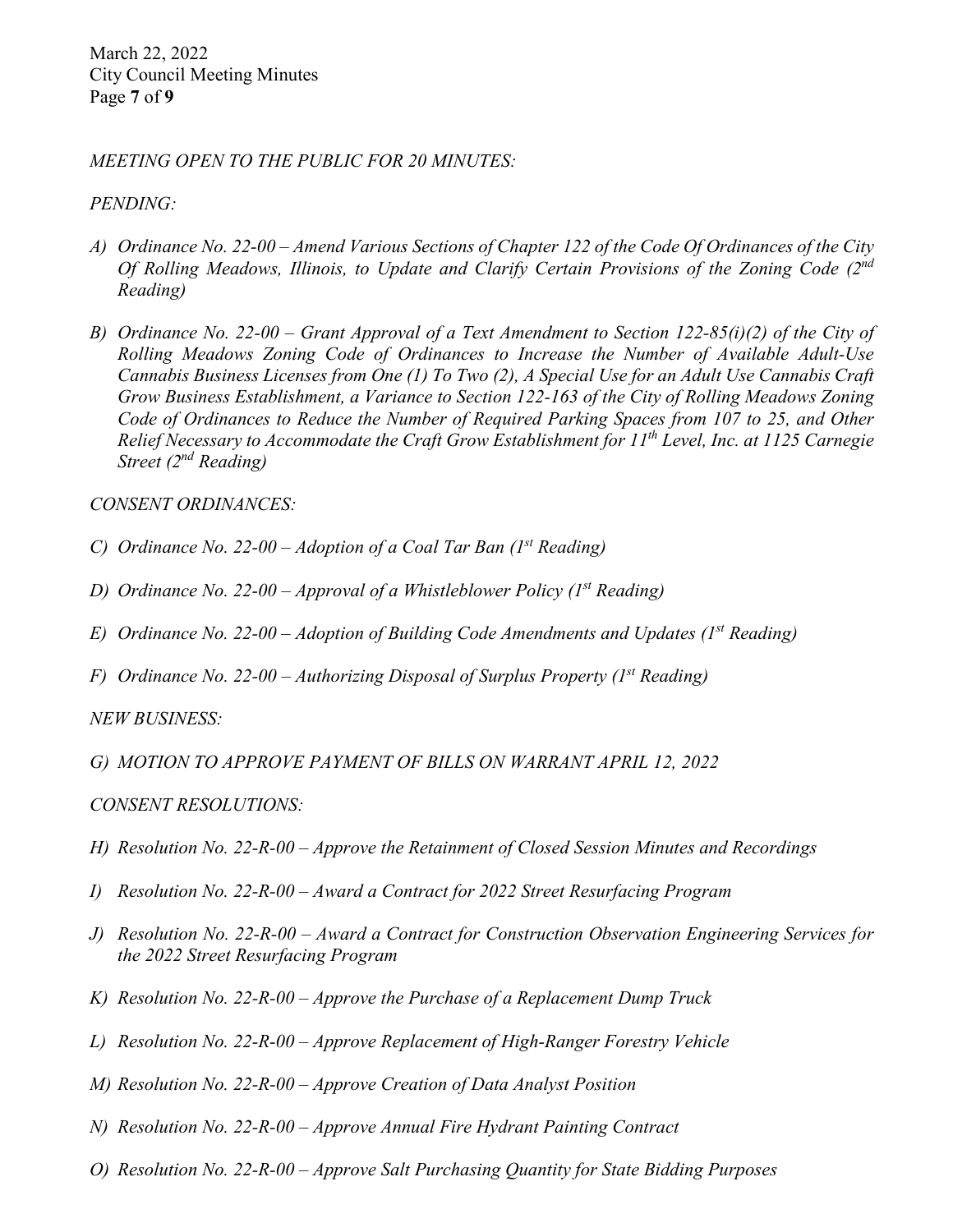March 22, 2022 City Council Meeting Minutes Page **8** of **9**

#### *OTHER BUSINESS & REPORTS:*

|    | <b>Boards and Commission Appointments</b>          |
|----|----------------------------------------------------|
|    |                                                    |
|    |                                                    |
|    | Community Items of Interest                        |
| 2) | March New Business Report                          |
| 3) | April 19, 2022 Committee of the Whole Draft Agenda |
| 4) | April 26, 2022 City Council Draft Agenda           |
|    |                                                    |

*MATTERS NOT ON THE AGENDA: CLOSED SESSION: ADJOURNMENT:* 

#### **MATTERS NOT ON THE AGENDA:** None

#### **CLOSED SESSION:**

- **1) Review Closed Session Minutes – 5 ILCS 120/2 (c) (21) of the Illinois Open Meetings Act -** Semiannual review of the minutes as mandated by Section 2.06.
- **2) Land Sales – 5 ILCS 120/2 (c) (6) of the Illinois Open Meetings Act –** The Setting of a price for sale or lease of property owned by the public body.

Mayor Gallo stated the he would like to entertain a motion to go into closed session under section  $2(c)(6)$ of the Open Meetings Act regarding Land Sales. Alderman McHale made the motion and was seconded by Alderman O'Brien.

ROLL CALL:

AYES: Bisesi, Sanoica, McHale, Budmats, O'Brien NAYS: 0 ABSENT: Reyez, Vinezeano

With 5 in favor and 0 opposed. City Council entered into Closed Session.

The audience and press were advised that they do not anticipate taking any action upon returning to open session.